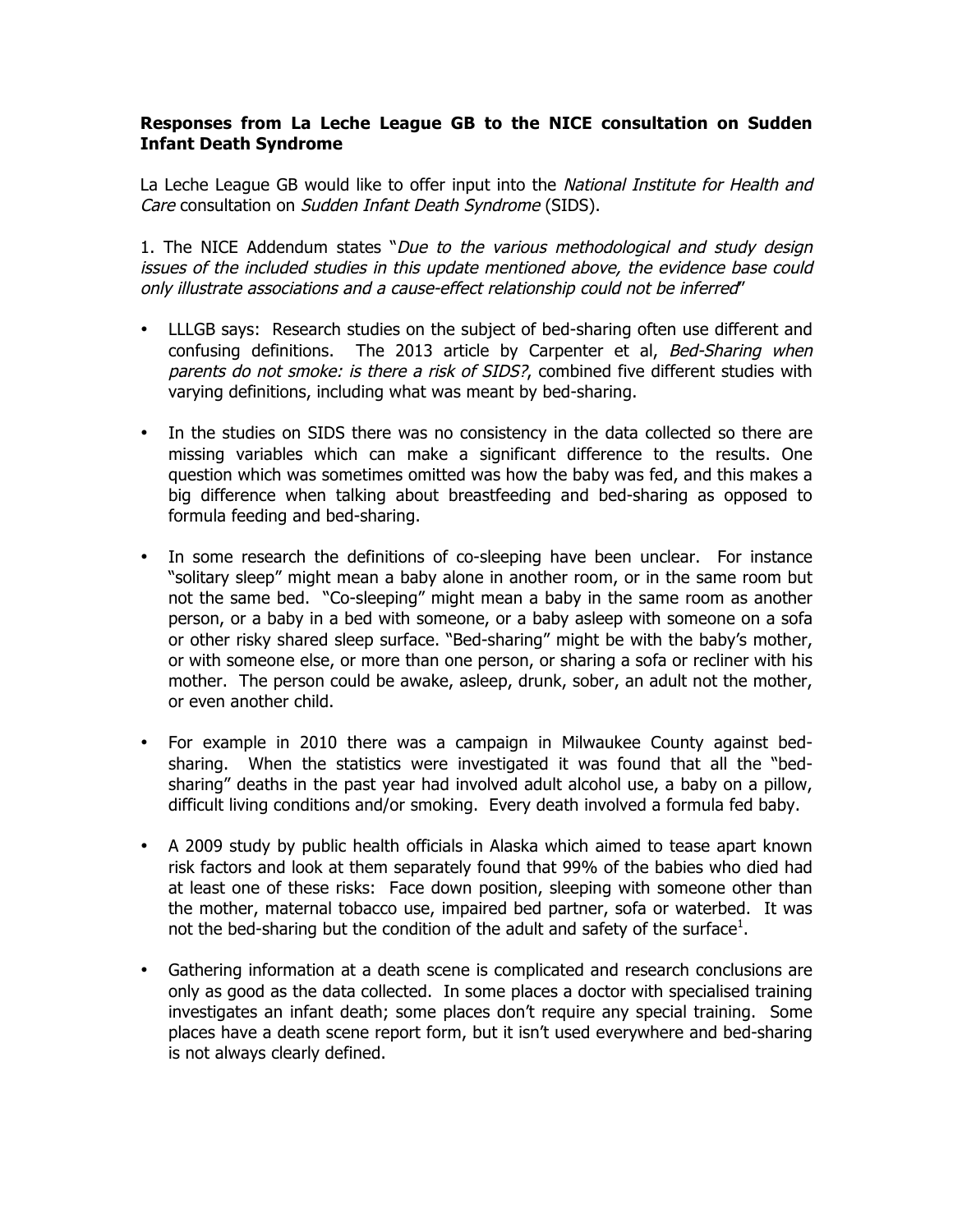- An often-cited 2005 study did not collect data on alcohol consumption as previous experience had demonstrated the difficulty of obtaining accurate information<sup>2</sup> thus ignoring a key variable for both SIDS and suffocation. Some examiners record how the baby was fed, others don't. Some ask abut smoking, and some don't. Sometimes information given by the adults involved isn't accurate.
- This huge range of approaches, definitions, levels of accuracy, detail and training, provide the data for the "never bed-share" studies. When committees and support organisations include parents who have lost a baby to SIDS it is understandable that strong emotions will be involved.
- Breastfeeding mothers and babies sharing sleep is a biologically normal behaviour, while formula feeding and separate sleep are departures from the norm. It is these behaviours that need to be shown to be effective and safe, not the other way round. In some reports on SIDS and other sleep related deaths, breastfeeding mothers who do not smoke and have not consumed alcohol or arousal-altering medications, are considered a sub-group to be discounted from the analysis – whereas they should be the normal, starting point. A first step in looking at infant deaths in adult beds would be to look at what was wrong with the beds, not what was wrong with the mothers.

2. The NICE addendum states that their definition of co-sleeping includes sharing a bed or any other sleep surface such as a sofa or chair.

• LLLGB says that sofas and chairs represent a much greater risk that safe bed sharing and that to issue a blanket recommendation based on such variable circumstances is misleading. Babies have a biological need to feed during the night, and mothers are hardwired to respond. Breastfeeding releases hormones which aid rest and relaxation in the nursing dyad and make both sleepy. If warnings about bed-sharing means mothers stop taking their babies into bed with them they still need to feed their babies somewhere. This will probably be in a chair or on a sofa, which are riskier places to fall asleep with a baby than in a bed when appropriate measures have been taken.

3. The NICE Addendum states "it would be inappropriate to use the term risk when considering SIDS and co-seeping as the causes of SIDS are likely to be multi-factional and a **possible** causality link with co-sleeping is not clearly defined". It went on to say "It cannot be definitely stated that co-sleeping is a risk for SIDS. Some of the reviewed evidence showed that there is a statistical relationship between co-sleeping and SIDS. This means that, where co-sleeping occurs there may be an increase in the number of cases of SIDS. However, the evidence does not allow us to say that co-sleeping causes SIDS."

- LLLGB says that no one has proposed a physiological mechanism what would cause a baby to die of SIDS just because he is next to his non-smoking mother - and since mothers and babies are hardwired to be together it wouldn't make any sense.
- LLLGB would like to draw attention to the differentiation between SIDS and Accidental Suffocation and Strangulation in Bed (ASSB). The four biggest risk factors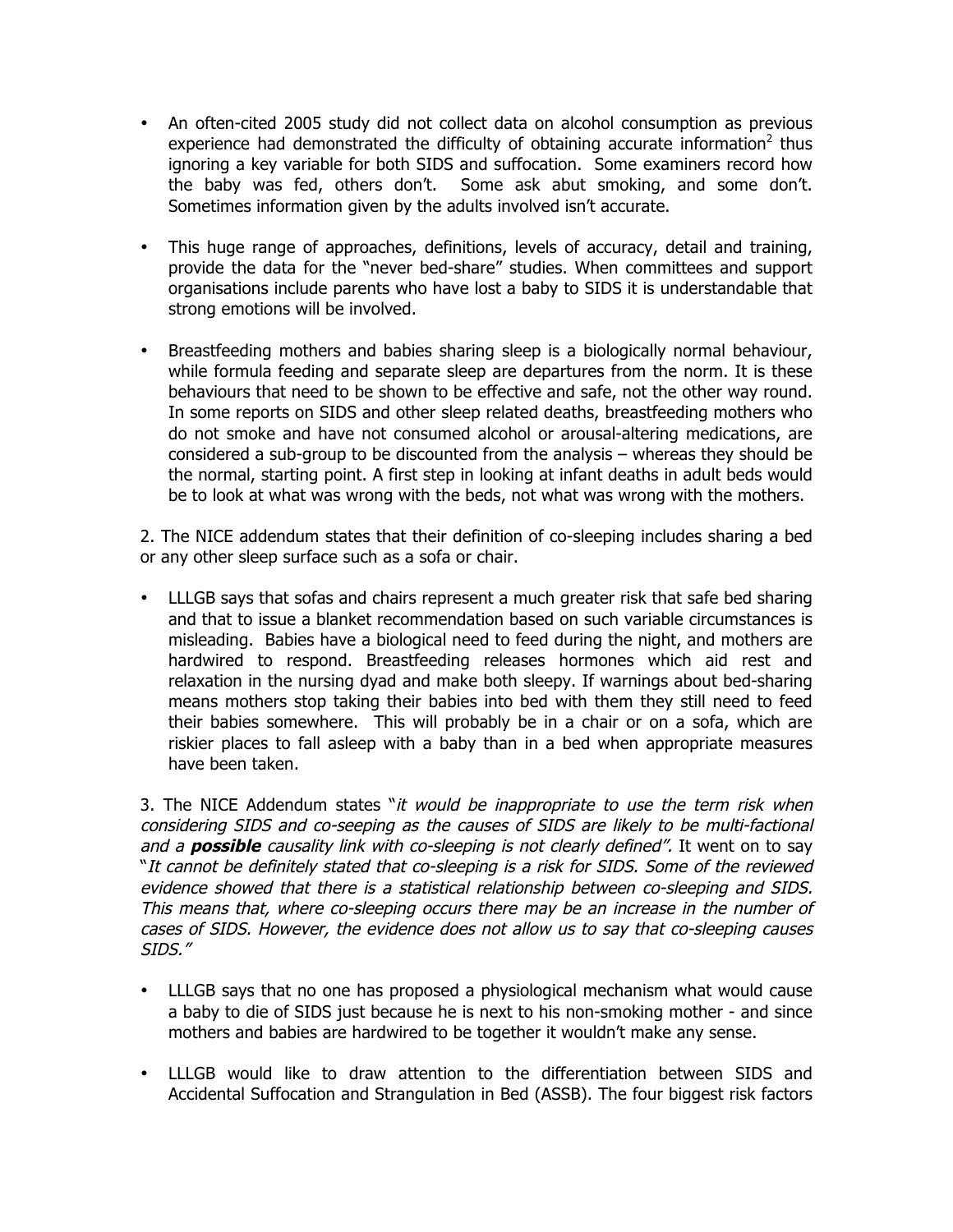associated with SIDS are smoking<sup>3</sup>, laying a baby tummy down for sleep<sup>4</sup>, leaving a baby unattended<sup>5</sup> and formula feeding<sup>6</sup>. It happens in a small group of vulnerable babies who have very specific but undiagnosed health issues. Babies may become distressed if their need to be close to their mothers at night is denied and a vulnerable baby may also be more sensitive to stress. SIDS is different to the risk of Accidental Suffocation and Strangulation in Bed (ASSB) which happens when a baby is in an unsafe sleep environment with an impaired carer.

- The lowest SIDS rates in the world are in countries where bed-sharing is traditional, for instance parts of Asia and South Asia<sup>7</sup>. It doesn't seem to be a matter of geography as when people from a low-risk cultures move to other countries if they bring their traditions with them they also tend to bring along a low rate of SIDS $^8$ . The US has a higher rate of SIDS than just about anywhere else and the four big risk factors for this are mentioned above. Bed-sharing is not one of them.
- Putting two different risks together is misleading and does not allow parents to make informed decisions. While SIDS is something which affects a small group of vulnerable babies, parents need to be aware of ASSB (breathing hazard) risks. Making sure a bed is as safe as possible, free of suffocation and injury risks, having a smoke free home, not using arousal- altering medications or alcohol, and breastfeeding are all ways to ensure a healthy baby and his family get a good night's sleep. Even if a mother does not intend to bed-share, ensuring her sleeping area is safe will help on those nights when she finds herself nursing in bed and falling asleep.
- Four researchers who have used very clear definitions in their studies are Drs. Helen Ball (UK), Nils Bergman (South Africa), Kathleen Kendall-Tackett and James McKenna (USA). Their conclusions support the safety and normalcy of bed sharing.
- Dr McKenna says that the amount of CO² the mother expires in her breath acts to stimulate infant breathing. Expelled  $CO<sup>2</sup>$  appears to act as a potential back-up should the baby's own internal drive to breathe falter or slow, since the baby's nasal regions can both detect and respond to the presence of this gas by breathing faster.
- He also says that babies who sleep with their mothers and breastfeed spend less time in the deepest stages of sleep (three and four), from which arousal is more difficult should the baby need to awaken quickly to terminate a dangerous apnoea. Instead, co-sleeping babies spend more time in lighter stages of sleep (one and two) which is thought to be physiologically more appropriate for young infants, and more natural and conducive to safe sleep for babies. The shorter durations of deeper stage sleep promoted by co-sleeping can potentially protect those infants born with arousal deficiencies (suspected to be involved in SIDS).

4.

• LLLGB believes that suggestions have to be "doable". Losing a baby is such an incredible tragedy that it is understandable to look for ways to prevent this. However most breastfeeding mothers sleep with their babies at least some of the time and it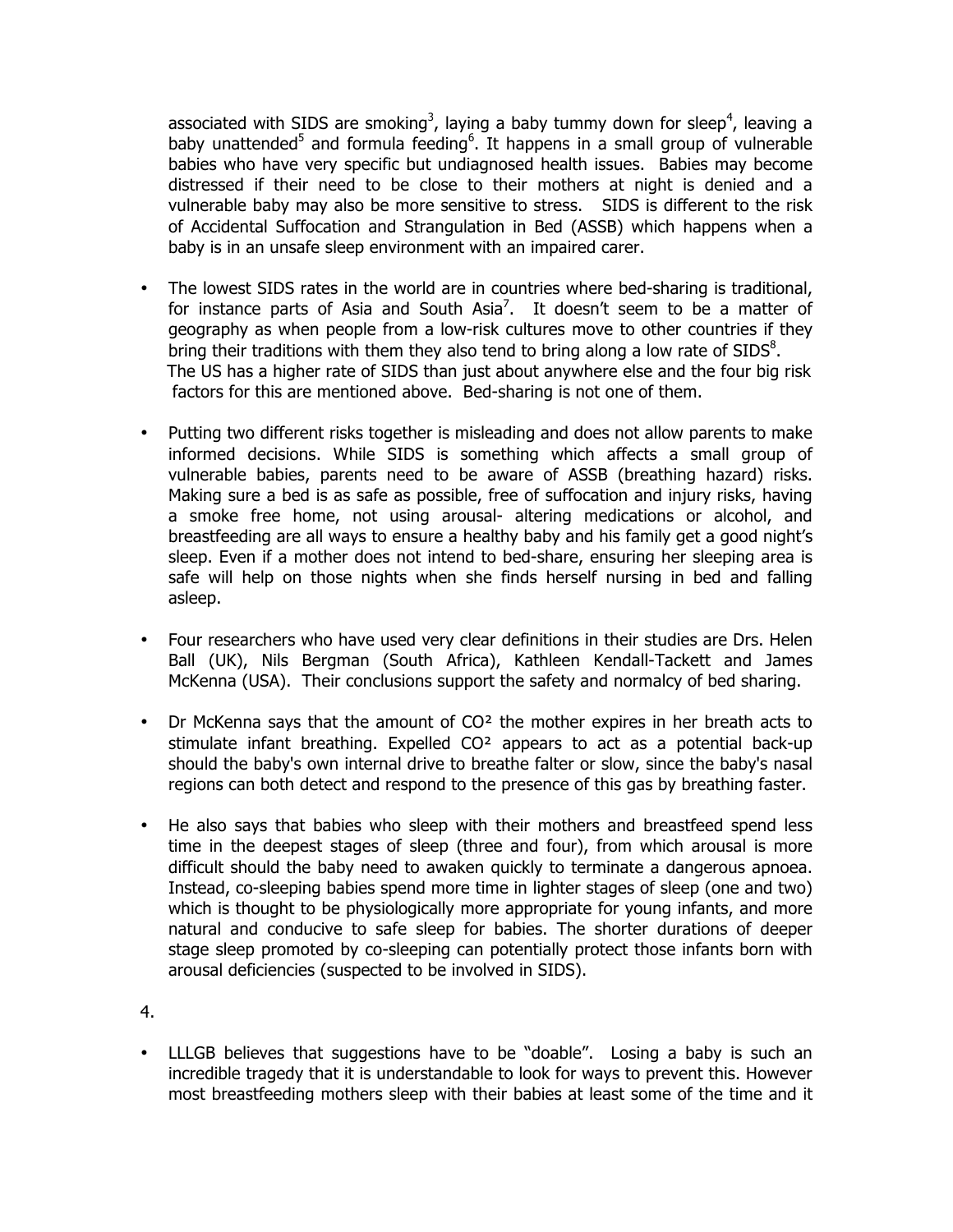is unrealistic to try to stop this. Creating one rule for a specific high-risk situation and applying it to everyone will not work. Tired mothers have to feed their babies somewhere and making everyone feel they are at risk can cause damage in other ways. Mothers may turn to formula or cereal in the hope of getting their baby to sleep longer; they may fall asleep in unsafe places or undertake a sleep-training programme which has associated risks.

- LLLGB believes it would be better to offer information to parents to make shared sleep as safe as possible. Whilst no sleeping environment can be entirely risk free, studies at Durham Parent-Infant Sleep Lab have found that mothers who sleep with their breastfed babies in bed adopt a protective position that makes overlaying difficult, and smothering by bedding unlikely. It has been observed that babies "demonstrably do not overheat" and that they breastfeed more successfully and for longer, which has significant health benefits for mother and child.
- Safe Sleep campaigns which tell mothers their baby should not sleep in their bed, a couch or a chair, give that mother no information about where she can feed her baby at night when she is likely to fall asleep. Mothers need to have a clear explanation of SIDS and ASSB risks, with different recommendations based on their different lives. They need full information about their options, not alarmist threat messages.
- Policies designed to protect the health of a few babies should not be applied to all if harm can result. The blanket recommendation of this analysis that parents "simply avoid bed-sharing" may well scare women into making decisions which are not right for them, their family or their baby, and could lead to babies being breastfed in places where it would be riskier for women to fall asleep. Ultimately it could also lead to women stopping breastfeeding because they are too worried about where to feed.
- If this recommendation closes down the opportunity for discussions about safe bedsharing it denies parents whose babies are at low risk for SIDS (healthy term births, breastfed, non-smoking, non alcohol-consuming parents) the opportunity to make an informed decision and may lead to parents feeling they need to lie about their choices
- It is vitally important that parents are aware of the need for safe sleeping arrangements and of circumstances which might cause risk. They need to know abut the risks and benefits of co-sleeping and unsafe co-sleeping practices so they can make their own informed decisions. Trying to instigate a ban is not a reasonable or effective response to such an instinctive and natural human behavior.

 <sup>1</sup> Blabey M.H., Gessner D.G., Infant bed-sharing practices and associated risk factors among babies and infant deaths in Alaska. *Public Heath* Reports 124, No 4 (2009): 527-534

 $2$  Tappin D., Ecob R., Brooke H., Bed-sharing, room sharing and sudden infant death syndrome in Scotland; a case control study *Journal of Pediatrics* 147, No1 (2009): 32